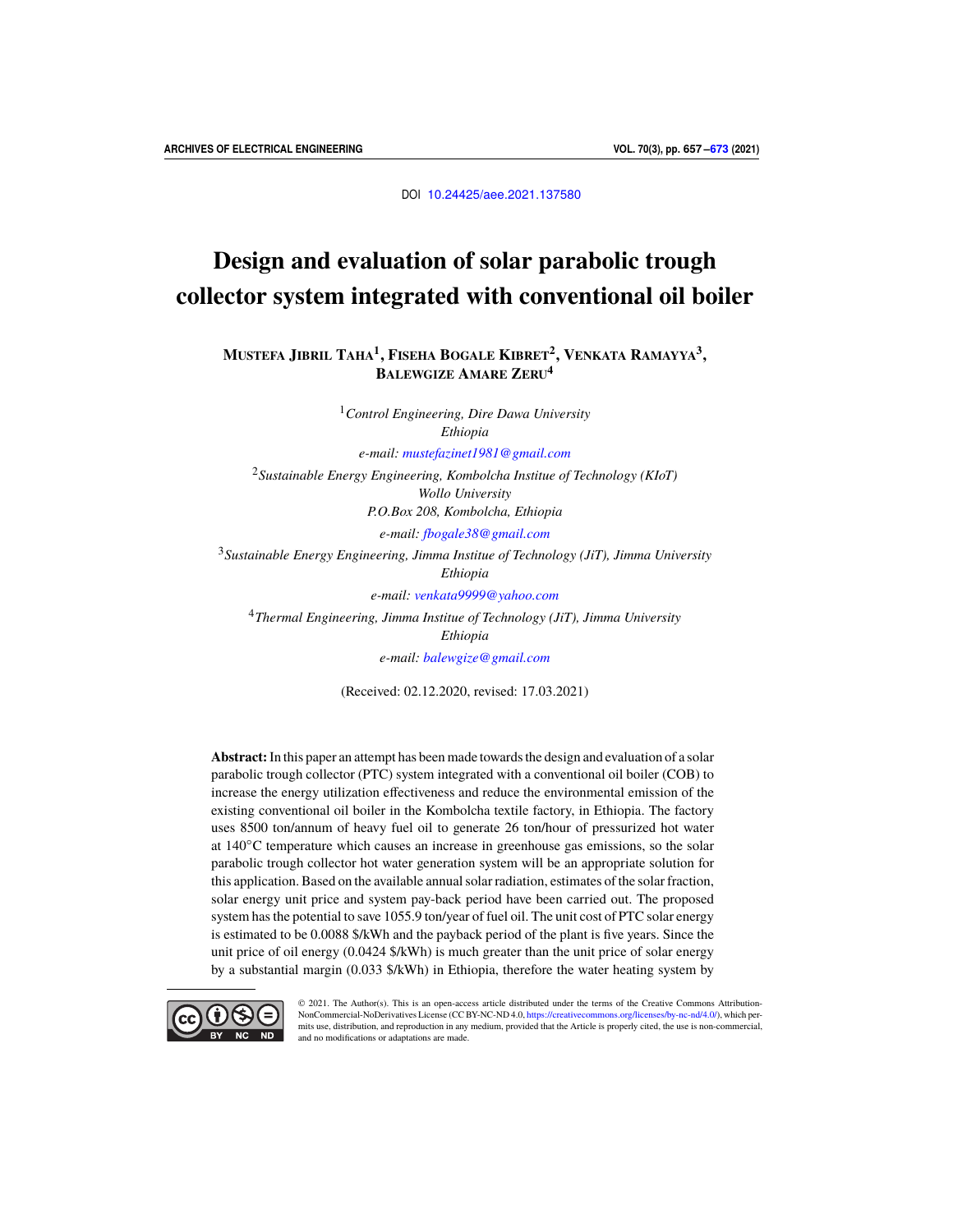a solar parabolic trough collector is a feasible alternative to heating by a conventional oil boiler.

**Key words:** conventional oil boiler, energy, solar parabolic trough

# **1. Introduction**

The Ethiopian population will continue to grow for several decades to come. Energy demand is likely to increase even faster, and the proportion of energy supplied and energy demand is still not balanced. The main sources of energy for industry (fossil fuels: coal, heavy oils and electricity) that we use are believed to be running out. Moreover, these sources of energy (such as heavy oil and coals) can cause harm to our environment  $[1]$ . This environmental challenge can be mitigated by looking for alternative clean energy resources along with an adaptation strategy against those environmental consequences that cannot be reversed. Using renewable energy sources has the advantage of no pollution, no greenhouse gas generation and there is no danger to the security of the energy resource. One of these clean and renewable resources is solar energy. Solar thermal power plants are one of the most interesting options for renewable electricity and thermal (steam) energy production. Ethiopia has a huge potential in solar energy particularly in the Southwest where the deserts have some of the best solar resource levels in the world. This sets parabolic trough powerplants as an option for power production in the country [\[2](#page-15-2)[–4\]](#page-15-3). With solar energy, solar radiation is used to generate electricity, heat water or other fluids, charge batteries, heat homes through glass windows, generate steam and cook food. Joshua [\[5\]](#page-15-4) presented a concentrated solar power (CSP) used for generating steam instead of fossil fuels. One of the most well-known solar collectors is a parabolic trough solar collector. A parabolic trough collector is based on mature technologies among the solar thermal ones. The annual average daily solar radiation for Ethiopia is 5.2 kW h/m<sup>2</sup>/day [\[4\]](#page-15-3). A typical PTC consists of a parabolic trough reflector, which reflects the incident radiation from the coming solar beam radiation onto the absorber. The absorber consists of a steel absorption pipe enveloped inside a glass tube located at the focal line of a parabola. The circulating heat transfer fluid (HTF), which passes through the absorber, is heated up by the radiant energy absorbed. The heat collected is used to produce steam from medium to super-heated at high temperature [\[6\]](#page-15-5).

The purpose of this paper is to analyze and describe the heat losses (conduction convection and radiation) associated with the heat collection element of a solar PTC. The effect of wind speed, the mass flow rate of a heat transfer fluid, ambient temperature and available solar radiation on thermal losses were investigated. The receiver of the parabolic trough collector is modeled in an engineering equation solver (EES) and with a MATLAB code. Author [\[7\]](#page-15-6) reported about the direct-absorption parabolic-trough solar collector for the medium to high temperature regime, using a nano-fluid as a heat transfer fluid and evaluated the effect of the mass flow rate, convection heat transfer coefficient, absorption coefficient, and solar irradiance on the collector performance. Author [\[8\]](#page-15-7) studied the detailed temperature distribution of a PTC receiver using FLUENT software and a MCRT code by considering the heat transfer fluid flow, radiation and conduction heat transfer mechanisms. The outlet temperature or useful energy of a parabolic trough steam generation system is dependent on the wavelength, the glass envelope's absorption of solar radiation energy,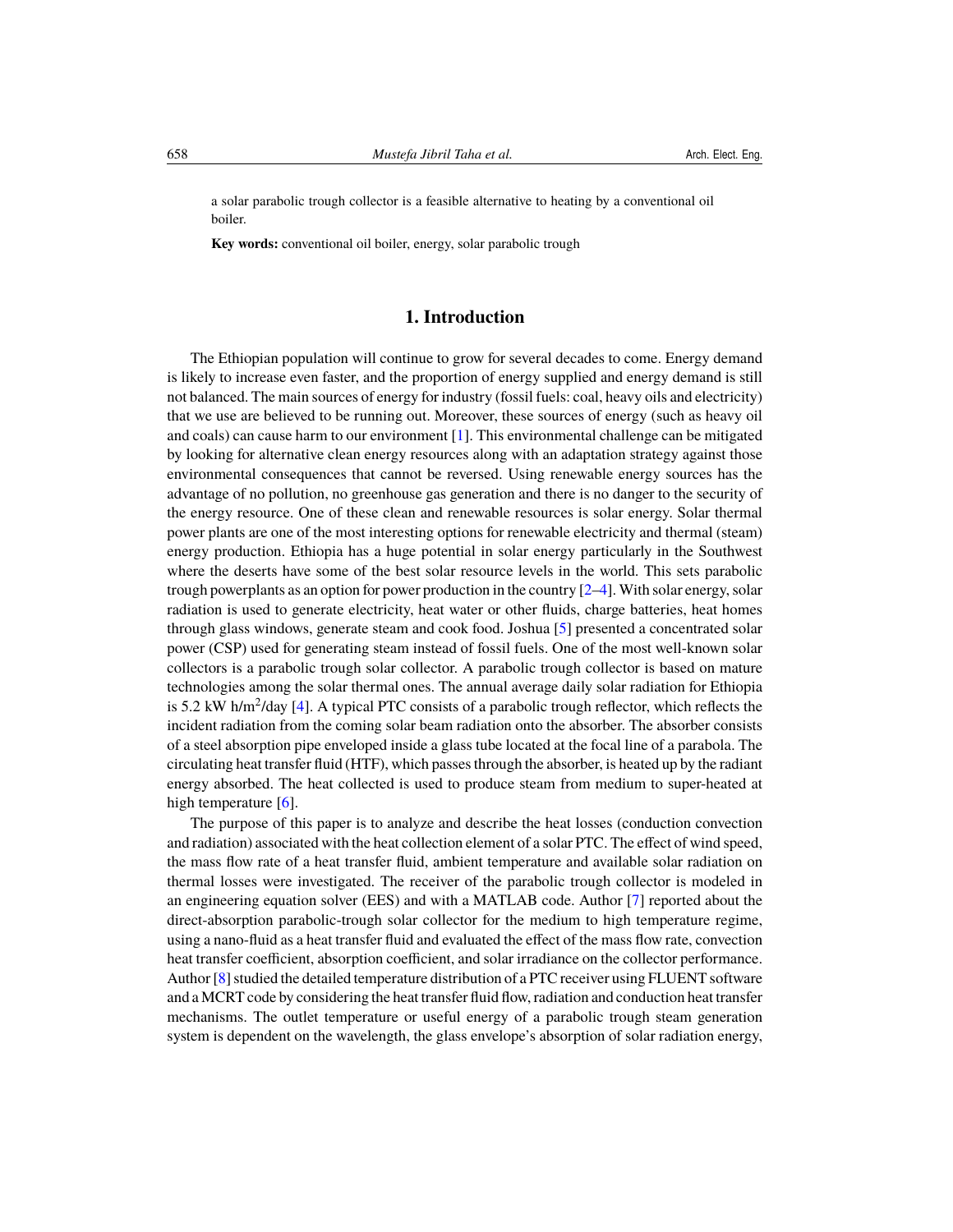inlet temperature and properties of heat transfer fluids. A.A. Hachicha [\[9\]](#page-15-8) presented a detailed numerical heat transfer model based on the finite volume method. An optical model was developed for calculating the non-uniform solar flux distribution around the receiver.

Evangelos Bellos *et al*. [\[10\]](#page-15-9) investigated in detail the working fluid for solar parabolic trough collectors, and reported the exergetic and the energetic performance of the PTC, operating with different working fluids such as pressurized water, therminol VP-1, nitrate molten salt, sodium liquid, air, carbon dioxide and helium. Just as the results of pressurized water are the best working medium for temperature levels up to 550 K, carbon dioxide and helium are the only solutions for temperatures greater than 1100 K. El Ghazzani B. *et al*., in [\[11\]](#page-15-10), have presented the performance of a PTC, the plant efficiency is around 52%, the plant exergy efficiency is about 24% and the solar fraction is around 56%. In this case, it is possible to avoid annually 57% of  $CO<sub>2</sub>$  emissions by the implementation of the solar plant.

#### **1.1. Type of solar thermal collector**

A solar collector is a special kind of heat exchanger that transforms solar radiant energy into heat. A solar collector differs in several aspects from most conventional heat exchangers. The latter usually accomplishes a fluid to fluid exchange with high heat transfer rates and with radiation as an important factor [\[12\]](#page-15-11). There are basically two types of solar collectors.

#### **1.2. Non-concentrating collectors**

Stationary collectors do not move and can be further subdivided into flat plate collectors and evacuated tube collectors. Stationary collectors are cheaper and require little maintenance but they can only achieve low to medium temperatures [\[13\]](#page-15-12).



Fig. 1. Model of flat plate collector and evacuated tube collectors

#### **1.3. Concentrating solar collector**

CSP collectors usually rotate to track the sun's rays to achieve the maximum available temperatures. But the CSP collectors are more expensive and require more maintenance. They use mirror surfaces to collect sunlight on an absorber called a receiver. They can achieve high temperatures but like evacuated tube collectors, only use direct available beam radiations.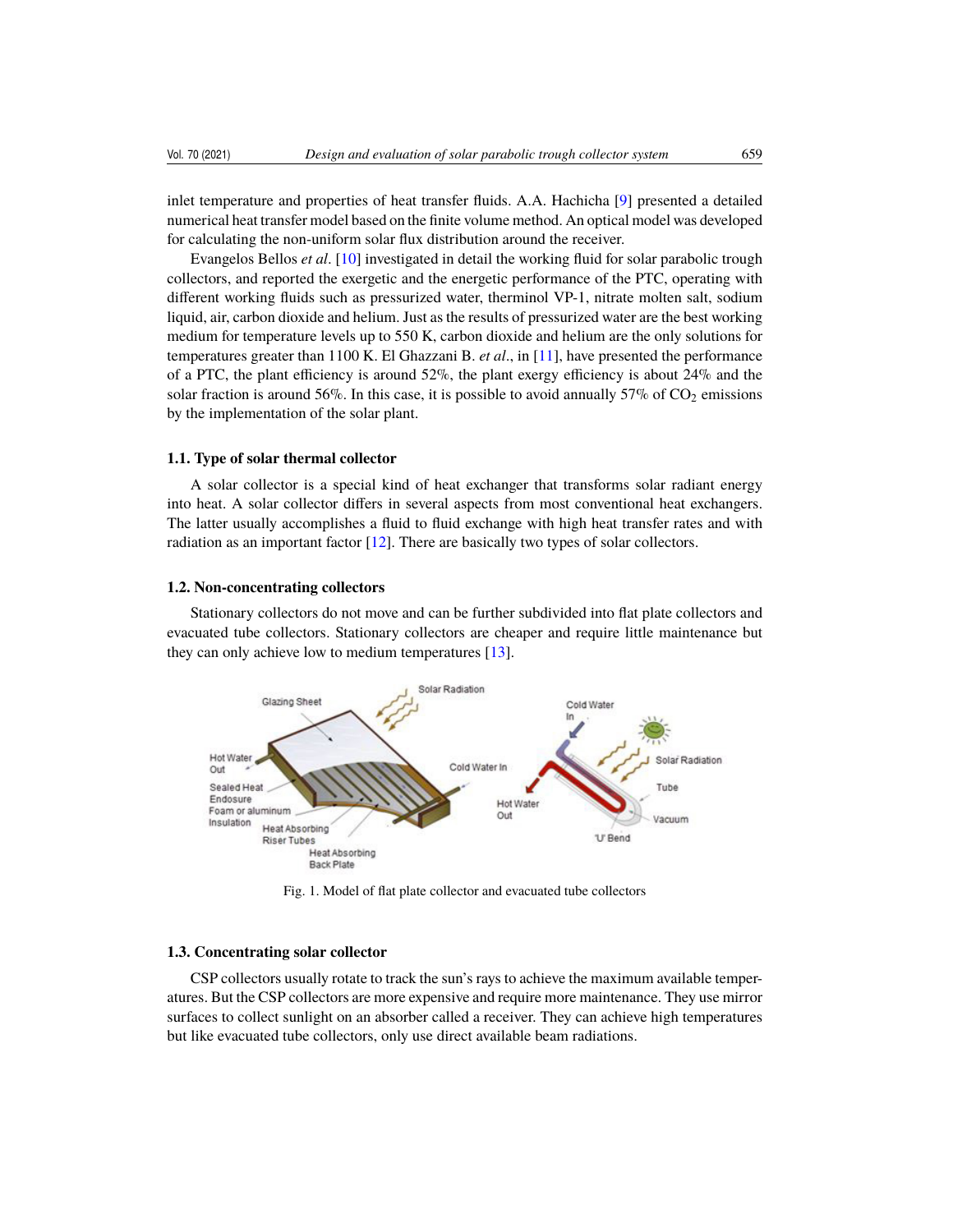According to Mc. El Jai's [\[14\]](#page-15-13) expression, the process of concentrating solar energy can be achieved by a system based on concentration of lenses, or reflective mirrors such that the sun rays converge onto a target of a smaller size located at the focal plan of this surface. Generally, solar concentrator technology mainly consists of (i) a focusing device, (ii) an absorber/receiver provided with or without a transparent cover, and (iii) a tracking device for continuously following the sun. CSP technologies are usually categorized in three different concepts; they work as follows [\[15\]](#page-15-14):



Fig. 2. Different types of solar concentration plants [\[14\]](#page-15-13)

Today, PTC solar power plants use water as a heat transfer fluid (HTF) that is circulated through absorber tubes. The water is heated till the stated temperature value. The most important factors to make solar power plants to be more commercially viable are to reduce costs, hazards, health problems, reduce environmental impacts and increase thermal efficiency. Kombolcha Textile Share Company (KTSC) uses annually 8 500 tons of fossil fuel to generate a 26 ton/hour mass flow rate of pressurized hot water with a temperature of 140◦C, which increases greenhouse gas emissions, so the solar parabolic trough collector water heating system seems to be an appropriate solution for this application. It reduces the fossil fuel consumption, extra cost of fossil fuels and negative environmental impacts. The PTC solar power plant with an oil heat exchanger increases the building cost and decreases the efficiency of the plant. In order to avoid these disadvantages, a direct hot water generation system using a PTC without an oil heat exchanger is an appropriate solution.

## **2. Materials and method**

## **Methodology**

The energy demand of the industry has been studied using the primary data collection method. Second, review the literature of applicable materials on parabolic trough collectors and power production systems. Third, collect secondary data from previous and related research studies. Fourth, gather information from existing meteorological data sources like NASA, A.A and Kombolcha city meteorology. Fifth, the system is modeled using MATLAB and EES programs.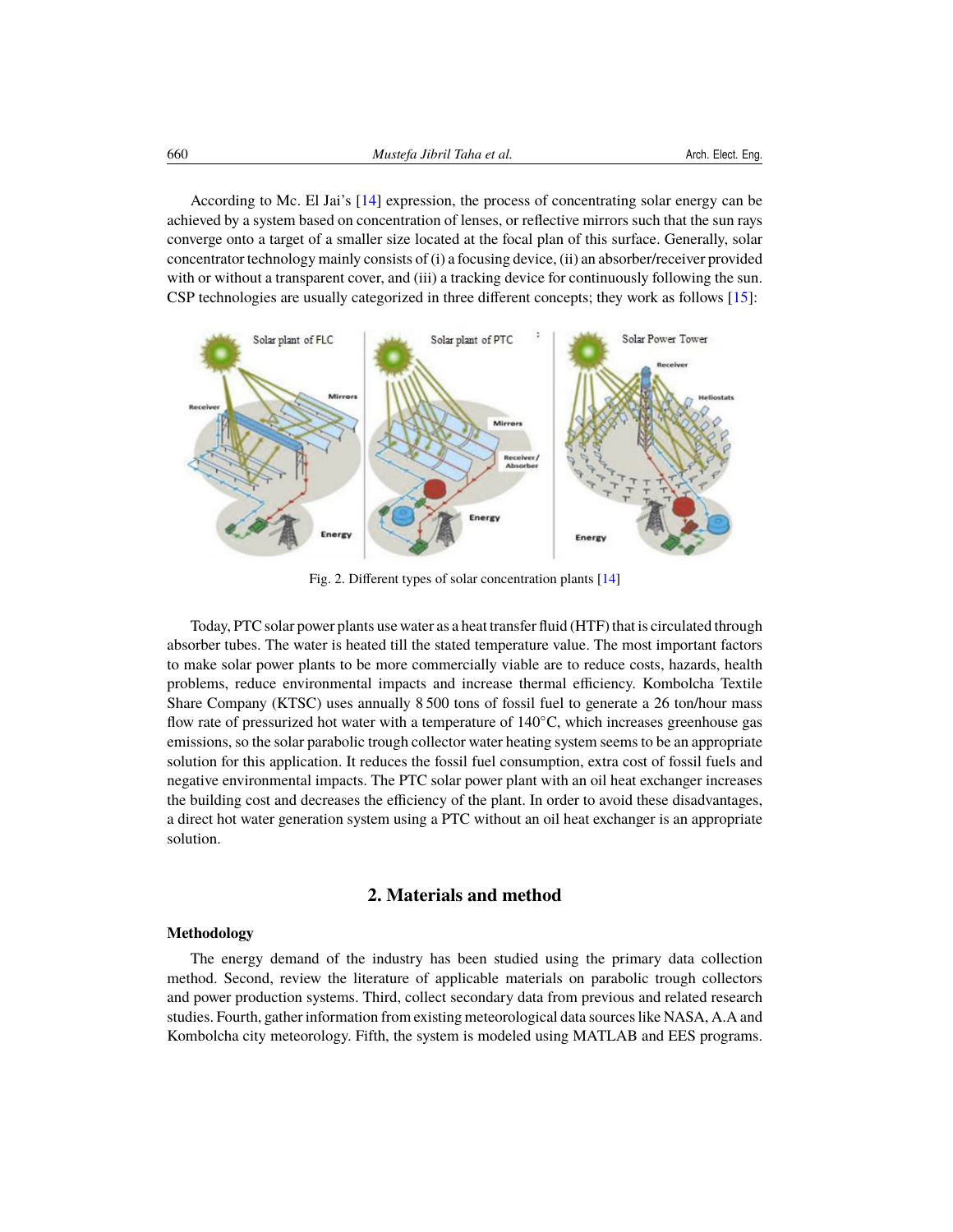These software packages have been chosen for their simplicity and flexibility. Finally, a cost and financial analysis has been performed to predict the pay-back period and unit price.

## **Location of the study area**

The study area is identified by directly visiting the site. Climate data like solar sunshine hours, maximum and minimum ambient temperature and wind velocity have been obtained from the Kombolcha meteorology station office, Ethiopia. All necessary parameters like system working temperature points, the flow rate of hot water, fuel oil and water have been obtained from measurements. The study area is located at a latitude of  $11.08°$  and a longitude of  $39.72°$  at and a lititude of  $2.000$  meters above sea level with an ambient temperature range between  $17°C$  and altitude of 2 000 meters above sea level with an ambient temperature range between 17◦C and  $28^{\circ}$ C [\[16\]](#page-15-15).

#### **System descriptions and models**

The schematic diagram of the proposed power plant, shown at Figure [3,](#page-5-0) consists essentially of a solar collector field, conventional oil boiler and control systems. When the beam radiation is strong enough to generate hot water temperature, the solar field heats up the water that flows through the solar absorber of the PTCs (see red solid line), so it is continuously supplied to the system. When the beam radiation is reduced in the morning and afternoon, as well as the radiation does not reach the earth due to clouds and the mass flow of an HTF is reduced, the outlet temperature of the HTF still reaches the set point thanks to a temperature and flow rate controller. If the mass flow rate of hot water further reduces or the beam radiation is not sufficiently available, the flow of the HTF changes its direction through the boiler with the help of the flow rate of a fuzzy controller (FC). This controller receives flow rate and temperature signals from flow meter and thermal sensors, respectively. The three-way valve is implemented at the solar field outlet side and is controlled by data logging computer. When the mass flow rate and outlet temperature of the HTF is below a set value, the thermal and flow meter sensors send signals to the controller that commands to open the three-way valve towards the conventional boiler for preheating (see yellow solid line). Finally, if the mass flow rate of hot water further reduces and the outlet water temperature is very low or the beam radiation is not available, the pump fully charges through the conventional oil boiler (see blue solid line). In the system layout, the hidden red line indicates data logger cables that are used to transfer data from the measurement device to the computer and the blue hidden line is also used to transfer the command from the computer to the control device.

The textile industry uses oil boilers for different applications. In the industry, solar energy is used to reduce the amount of fuel material burnt in boilers and greenhouse gas emissions. The following table shows the primary data input and the output value of oil boilers.

| <b>Parameter</b>   | Unit     | Value | <b>Parameter</b>        | Unit        | Value |
|--------------------|----------|-------|-------------------------|-------------|-------|
| Fuel consumption   | ton/year | 8.50  | Water consumption       | ton/year    | 26    |
| Operating hour/day | hour     | 24    | Required temperature    | $^{\circ}C$ | 140   |
| Required pressure  | bar      | 4     | Water inlet temperature | $^{\circ}C$ | 18    |

Table 1. Primary data input value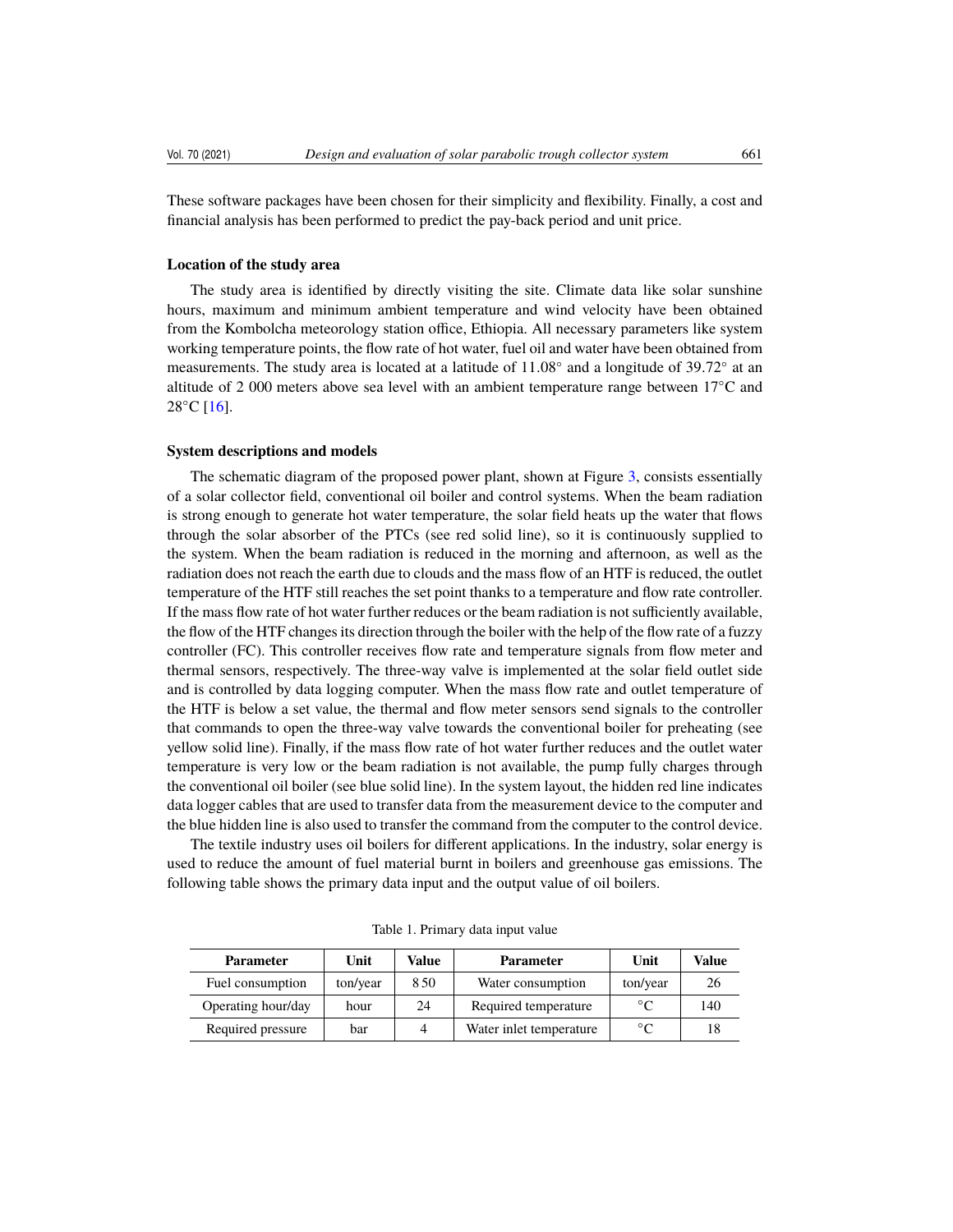<span id="page-5-0"></span>

EI

one

way

Boile

Fig. 3. The scheme of solar PTC system integrated with conventional oil boiler plant

PTC

Night

## **3. Design and evaluation of solar PTC system integrated with COB**

#### **Thermal analysis of parabolic trough solar collector**

3way valve

Pump

Solar radiation falling on the concentrator is reflected on the absorber tube located at the focal line with a concentric transparent glass cover. As the temperature of the absorber increases, heat transfer processes take place.

The PTC analysis uses the following assumptions to simplify the complexity of each part of the analysis: the heat transfer fluid is an incompressible and steady process, the glass is opaque to infrared radiation, the parabolic shape of the concentrator is symmetrical, solar energy fluxes, temperatures, and other thermodynamic properties are considered uniform around the receiver, finally, the glass envelope surface, as well as the conduction thermal losses, are negligible.

In this study, a parabolic trough collector type ET150 is investigated by using MATLAB and EES codes in order to analyze the thermal efficiency and hot water outlet temperature at a given condition. An ET150 parabolic solar collector is a high geometric mirror, with which accuracy could be reached. The mirror has a multilayered structure. The first layer below the glass is the reflective layer, with silver as a coating material. The thickness of the complete mirror amounts to 4 to 5 mm.

Direct solar radiation rays are reflected by high reflectance  $(\rho)$  material or collectors to concentrate on the receiver tube. During this process the concentrated solar radiation flux is transmitted through the glass envelope, and falls on the absorber tube. During this process, a large part of the concentrated solar radiation energy is transmitted through the glass envelope due to the used high transmittance  $(\tau)$  materials. The absorber tube absorbs the concentrated solar radiation flux through the selective coating which is plated on the outer surface of the absorber. The selective coating has high absorptance  $(\alpha)$  for radiation in the solar energy spectrum, and low emittance in the long wave energy spectrum to reduce thermal radiation losses. In general, a large part of the coming beam solar radiation energy is reflected by the reflector, transmitted by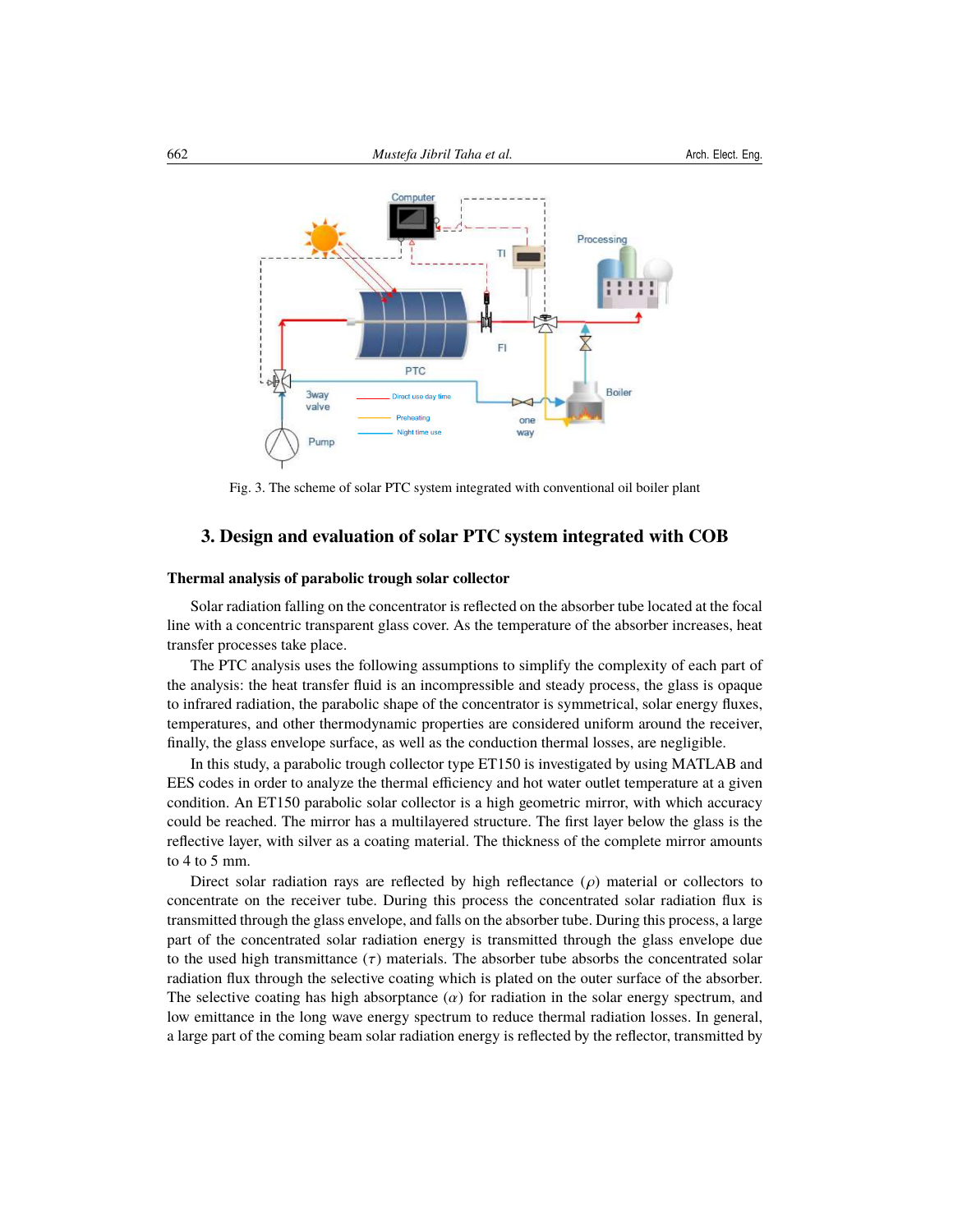| Euro trough model                          | Luz3             | ET150                |
|--------------------------------------------|------------------|----------------------|
| Focal length                               | $1.71 \text{ m}$ | $1.71 \text{ m}$     |
| Aperture width                             | 5.76 m           | 5.77 m               |
| Aperture area                              | 545 $m2$         | $817.5 \text{ m}^2$  |
| Collector length                           | 99 m             | $148.5 \text{ m}$    |
| Absorber tube diameter                     | $0.07 \text{ m}$ | $0.07 \; \mathrm{m}$ |
| Number of modules per drive                | 8                | 12                   |
| Geometric concentration ratio              | 82               | 82                   |
| Rim angle (degree)                         | 80               | 80                   |
| Module length                              | 12 <sub>m</sub>  | 12 <sub>m</sub>      |
| Number of glass facets                     | 224              | 336                  |
| Number of absorber tube (4.1 m)            | 24               | 36                   |
| Mirror/collector reflectivity ( $\rho$ )   | 93%              | 94%                  |
| Transmittivity of glass envelope $(\tau)$  | 0.96             | 0.965                |
| Absorptivity factor of absorber $(\alpha)$ | 0.96             | 0.96                 |
| Intercept factor                           | 0.95             | 0.95                 |

Table 2. Characteristic parameters of parabolic trough solar collector [\[18\]](#page-15-16)

the glass envelope and absorbed by selective coating absorbers. The selective coating absorbs the concentrated solar radiation flux and converts it into heat [\[8,](#page-15-7) [18\]](#page-15-16).

<span id="page-6-0"></span>The trough collector models are made up of identical 12 m long collector modules with a total length of 148.5 m long ET150 SCA per drive and an aperture area of 817.5  $m^2$  [\[17,](#page-15-17) [18\]](#page-15-16) (Fig. [4\)](#page-6-0).



Fig. 4. Schematic of the 2D heat transfer model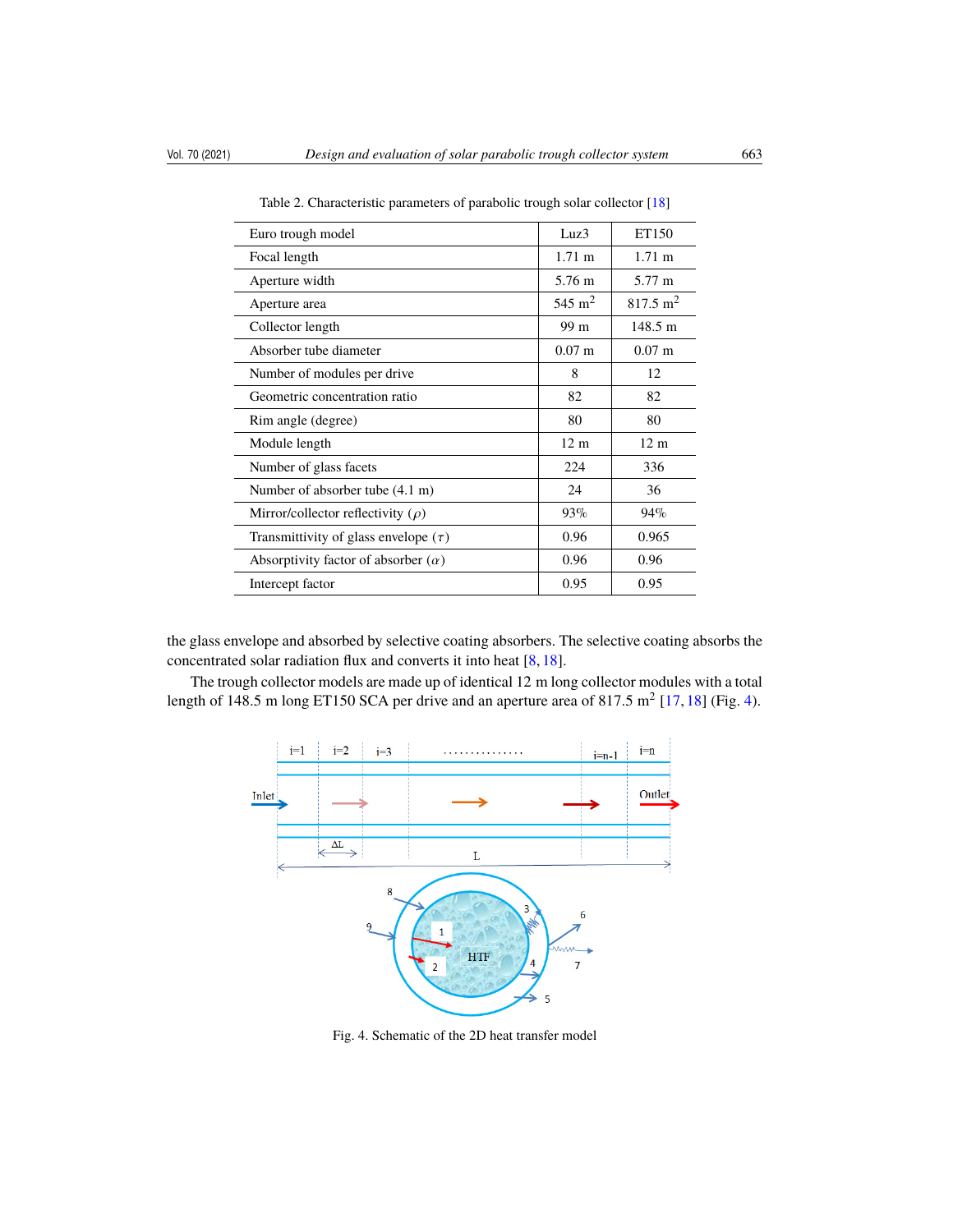$R_{rad, abo-ai}$ 

Fig. 5. Thermal resistance network

Where: the *HTF* is the heat transfer fluid, *abi* is the absorber inner surface, *abo* is the absorber outer surface, *gi* is the glass envelope inner surface, *go* is the glass envelope outer surface.

## **Convection heat transfer from the absorber to the HTF**

The receiver is consisting of two concentric pipes. The inner one is made of metallic pipe and the outer pipe is made of glass. Vacuum is created between them in order to avoid convention and conduction thermal losses [\[19\]](#page-15-18).

The convection heat transfer from the inside surface of the absorber pipe to the HTF is:

$$
Q_{\text{conv}\_P\_f} = \pi D_i h_{\text{conv}\_P\_f} \left( T_p - T_f \right).
$$

A convective heat transfer coefficient is found from the Dittus–Boelter correlation.

$$
h_{\text{conv},p-f} = \text{Nu}_{Di} \frac{k_f}{D_i}.
$$

The Nusselt number is estimated as: if Ref > 2 300.

$$
Nu_{Di} = 0.023 (Re)^{0.8} (Pr)^{0.4}.
$$

Otherwise,

$$
Nu_f = 4.364,
$$
  
\n
$$
Re = \frac{\rho_f V D_i}{\mu_f},
$$
  
\n
$$
Pr = \frac{c_p \mu_f}{k_f}.
$$

#### **Conduction heat transfer through the absorber wall**

The temperature distribution and the heat flux for the long hollow cylinder; for one dimensional and steady state conditions  $[19–21]$  $[19–21]$ . Fourier's law of conduction through a hollow cylinder:

$$
q\_{cond}; p\ 0 = 2\pi k p \left(T_{pi} - T_{po}\right) / \ln\left(D_o/D_i\right) \quad (\text{W/m}),\tag{1}
$$

where *kp* is the thermal conductance of the absorber at the average temperature of the absorber

$$
\left(\frac{T_{pi}-T_{po}}{2}w/mk\right).
$$

<span id="page-7-0"></span>The resistance network that represents the model shown in Figure [5](#page-7-0) is: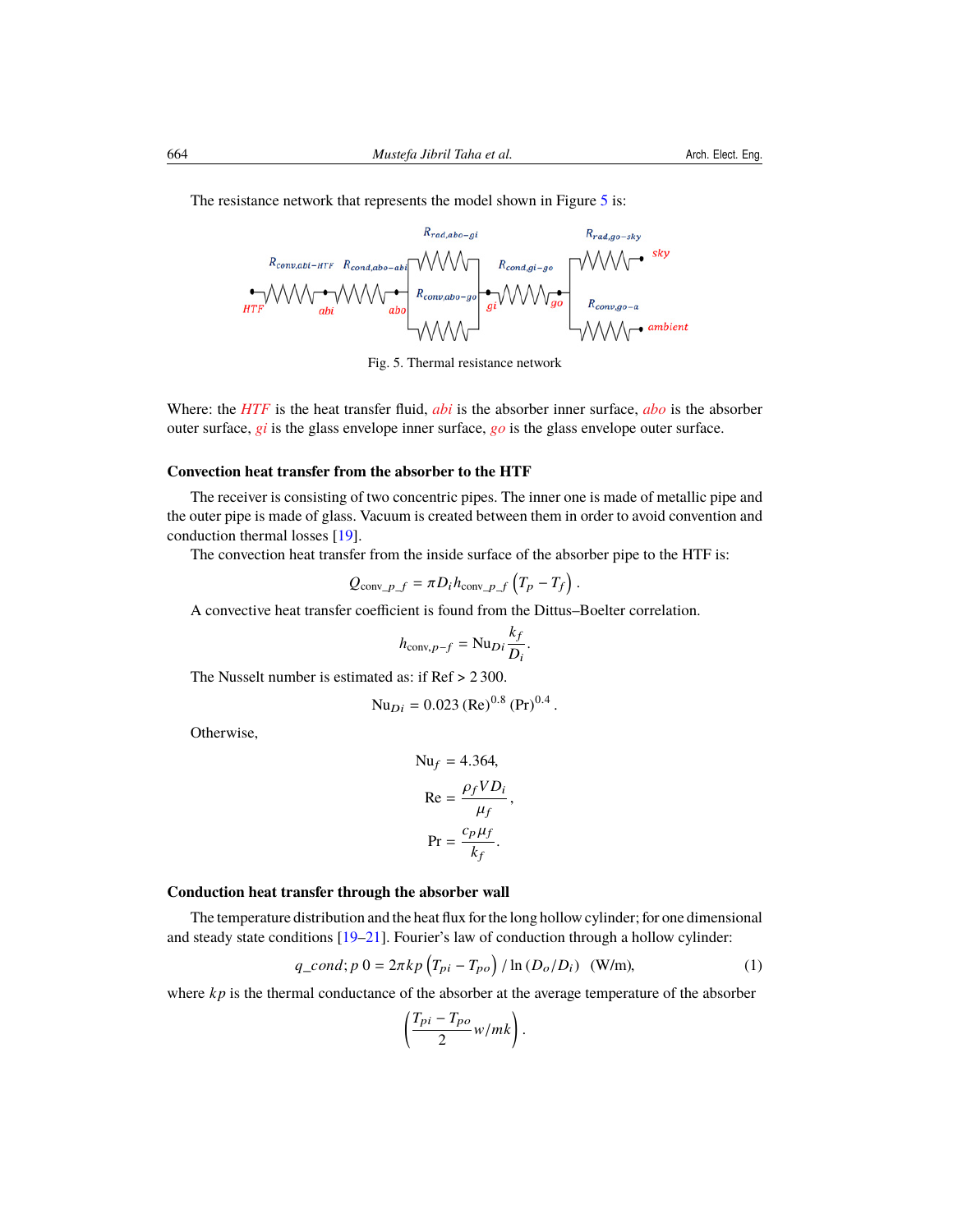#### **Convection heat transfer from absorber to glass envelop**

The inner tube is the absorber and the outer tube is the glass cover. Between them there is a vacuum, approximately pressure near to Pa, in fact, that leads to negligible heat convection losses between the absorber and cover tube [\[21\]](#page-16-0).

#### **Radiation heat transfer from the absorber to the glass envelop**

Thermal radiation transference from the outer surface of the metallic pipe to the inner wall of the glass cover is calculated as [\[19\]](#page-15-18):

$$
Q_{\text{rad}\_P-g} = \pi D_o h_{r,p-g} \left( T_p - T_g \right). \tag{2}
$$

The radiation coefficient between the receiver and the cover is given as  $[6, 22, 23]$  $[6, 22, 23]$  $[6, 22, 23]$  $[6, 22, 23]$  $[6, 22, 23]$ :

$$
h_{r,p-g} = \frac{\sigma \left( T_p^2 + T_g^2 \right) \left( T_p + T_g \right)}{\frac{1}{\varepsilon_g} + \frac{1 - \varepsilon_g}{\varepsilon_g} \frac{D_o}{d_i}}.
$$
\n(3)

The heat transfer rate from the outer surface of the pipe to the glass wall and from the glass wall to the ambience is equivalent, which implies:

$$
A_g \left( h_{r,g-a} + h_w \right) \left( T_g - T_a \right) = A_p h_{r,p-g} \left( T_p - T_g \right), \tag{4}
$$

$$
T_{p} = \frac{A_{g}}{A_{p}} \frac{\left(h_{r,g-a} + h_{w}\right)\left(T_{g} - T_{a}\right)}{h_{r,p-g}} + T_{g} \,.
$$
 (5)

#### **Conduction heat transfer through the glass wall**

The thermal conductivity of the insulated material of the glass wall is very low relative to the high thermal conductivity materials. Thus, it is one of the reasons to neglect the conduction heat transfer through the glass wall.

Convection heat transfer from envelop to atmosphere

$$
Q_{\text{conv},g-a} = h_w A_g \left( T_g - T_a \right),\tag{6}
$$

where the convective heat transfer coefficient (*hw*) between the external surface of the glass cover and the ambient air is:

$$
h_w = \frac{\text{Nu}_{\text{air}} k_a}{d_0} \,. \tag{7}
$$

The Nusselt number can be estimated as [\[22,](#page-16-1) [23\]](#page-16-2):

if 
$$
0.1 < \text{Re}_{air} < 1000
$$
  
\n $Nu_{air} = 0.4 + 0.54 \text{ Re}_{air}^{0.52}$ .  
\nif  $1000 < \text{Re}_{air} < 5000$   
\n $Nu_{air} = 0.3 + 0.54 \text{ Re}_{air}^{0.6}$ .

The dimensionless Reynolds number of the air over the outer wall of the glass covers is [\[19,](#page-15-18)[23\]](#page-16-2):

$$
Re_{air} = \frac{\rho_{air} d_o V_{air}}{\mu_{air}} \,. \tag{8}
$$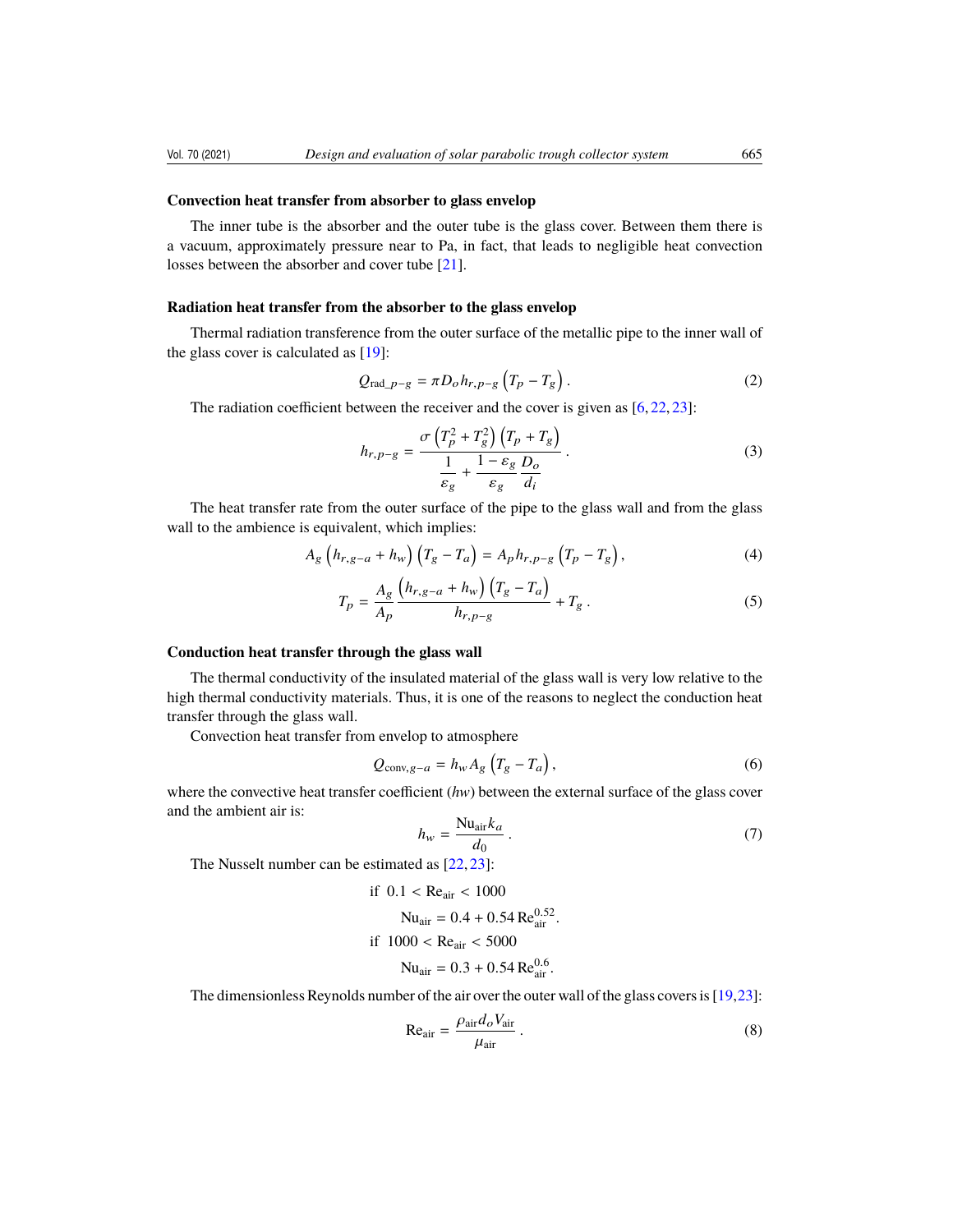## **Radiation heat transfer from glass envelop to atmosphere**

## **Sky temperature**

The effective temperature of the sky has been calculated from the following simple empirical relation [\[11,](#page-15-10) [19,](#page-15-18) [23\]](#page-16-2):

$$
T_{\rm sky} = T_a - \sigma,\tag{9}
$$

$$
Q_{\text{rad},g-a} = \varepsilon_g A_g \sigma \left( T_g^4 - T_{\text{sky}}^4 \right). \tag{10}
$$

## **Overall heat loss coefficient (***U*L)

The heat loss from the collector in terms of an overall heat loss coefficient is expressed. The parameter of the overall heat loss  $U_L$  can be determined by [\[15\]](#page-15-14):

$$
U_L = h_w + h_r + h_c, \qquad (11)
$$

$$
U_L = \left[ \frac{A_p}{A_g \left( h_{c,g-amb} + h_{r,g-amb} \right)} + \frac{1}{h_{r,p-g}} \right]^{-1}.
$$
 (12)

## **Overall heat transfer coefficient and factors**

The next step is estimating the overall heat transfer coefficient between the surroundings and the fluid. The overall heat transfer coefficient  $(U_0)$  is given as:

$$
U_0 = \left[\frac{1}{U_L} + \frac{D_0}{h_{fi} D_i} + \frac{D_0 \ln\left(\frac{D_0}{D_i}\right)}{2k_f}\right]^{-1}.
$$
 (13)

## **Rate of useful energy**

The difference between the absorbed solar radiation and the thermal loss is useful energy that is given by [\[23,](#page-16-2) [24\]](#page-16-3):  $\sqrt{2}$ 

$$
Q_u = A_a \eta_0 I_b - A_p U_L \left( T_p - T_{am} \right). \tag{14}
$$

After rearrangements of the above equation we get:

$$
q'_{u} = F' \frac{A_a}{L} \left[ \eta_0 I_b - \frac{A_p}{A_a} U_L \left( T_f - T_a \right) \right]. \tag{15}
$$

Collector efficiency factor is given by:

<span id="page-9-0"></span>
$$
F' = \frac{\frac{1}{U_L}}{\frac{1}{U_L} + \frac{D_0}{h_f D_i} + \frac{D_0}{2k} \ln\left(\frac{D_0}{D_i}\right)}.
$$
 (16)

The actual useful energy collected by the fluid is given by  $[15, 23, 24]$  $[15, 23, 24]$  $[15, 23, 24]$  $[15, 23, 24]$  $[15, 23, 24]$ :

$$
Q_{act} = \dot{m}C_{pf} \left( T_{f,o} - T_{f,i} \right). \tag{17}
$$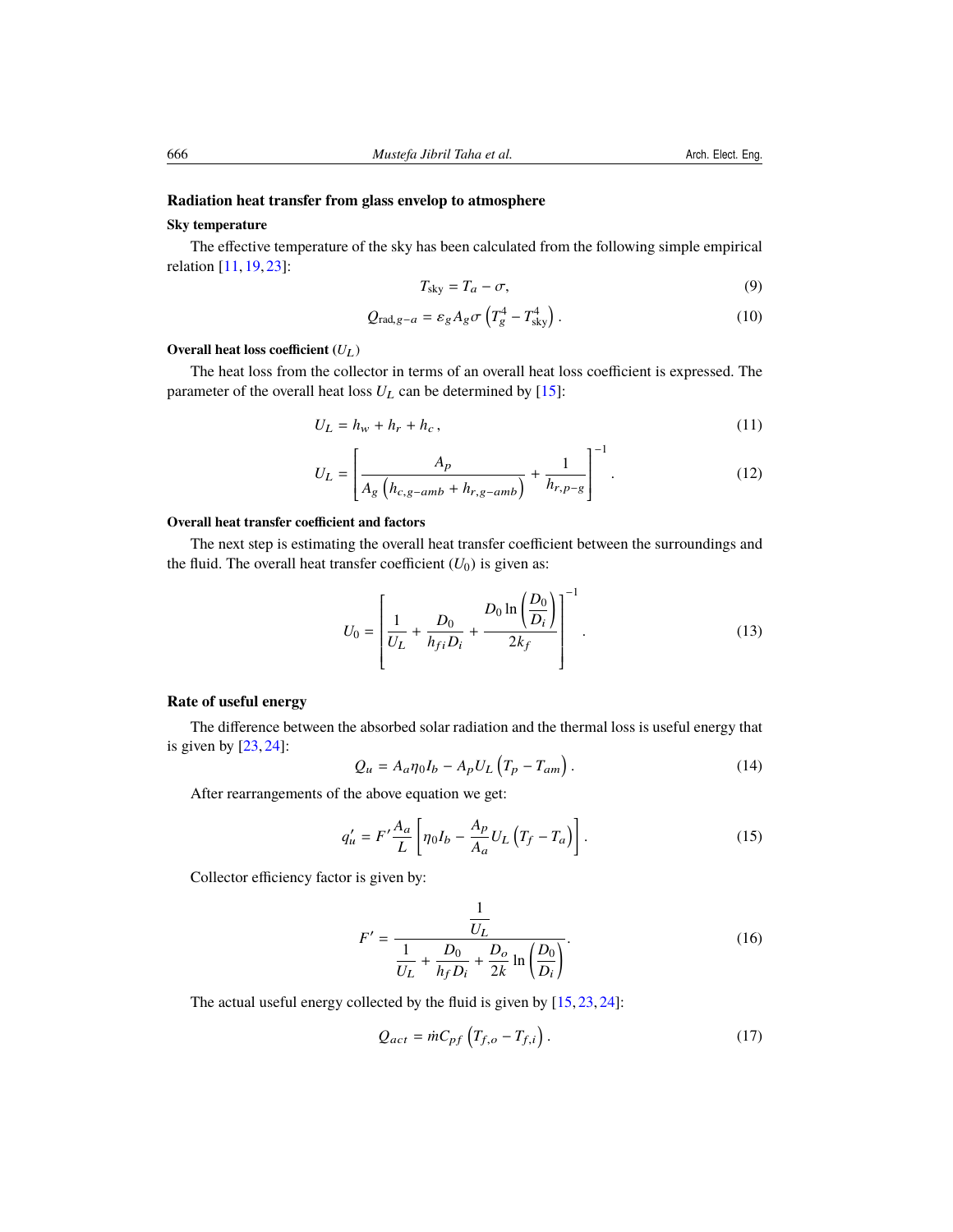The outlet temperature of the HTF is calculated as:

$$
T_{f,o} = T_{f,i} + \frac{q_u'}{mC_{pf}}.
$$
 (18)

The thermal efficiency of the collector is:

$$
\eta_{th} = F_R \left[ \eta_o - \frac{U_L \left( T_{f,i} - T_{amb} \right)}{I_b C} \right]. \tag{19}
$$

The exit fluid temperature  $T(f, o)$  is:

$$
T_{f,o} = T_{f,i} + \frac{\eta_{th} I_b A_a}{\dot{m} C_p} \,. \tag{20}
$$

The mass flow rate through the parabolic trough solar collector and the total useful solar energy rate depend on the arrangement type between solar collectors. The parallel arrangements between parabolic trough collectors increase the total flow rate entering the system and the series arrangements increase the outlet temperature of the fluid or water with a constant mass flow rate. The following equation is used to estimate the total number of solar collectors:

$$
N_c = \frac{\text{TSCR}}{\text{SPRPC}} = \frac{26 \text{ ton/h}}{1.89 \text{ ton/h}} = 14 \text{ collector},
$$

where: TSCR is the total water consumption rate, SPRPC is the hot water production rate per collector.

A solar field land area is calculated as follows:

solar field area = 
$$
\frac{A_{\text{aperture}}}{W} \times L_{\text{spacing}} \times (N_c - 1) + W
$$
,

where a solar field land area is the land area required for the solar collectors including the space between the collectors, and *W* is the aperture width (m).

#### **Costs of solar process systems**

The delivered price of equipment such as collectors, pumps and controls, pipes, deriving devices and central controllers, and all other equipment associated with the solar installation should be considered. The cost of the fuel should consider additional costs like transportation and tax.

Installed costs of solar equipment can be shown as the sum of two terms, one proportional to the collector area and the other independent of the collector area [\[25](#page-16-4)[–27\]](#page-16-5).

$$
C_I = C_A A_C + C_E.
$$

The life cycle cost of a parabolic trough heating system is determined from the investment cost, the present value of maintenance (3%) and the pumping cost distributed over the life areas follow  $[5, 16]$  $[5, 16]$  $[5, 16]$ :

$$
L_{cc} = C_I + C_m \frac{1}{i} \left( 1 - \frac{1}{(1+i)^n} \right). \tag{21}
$$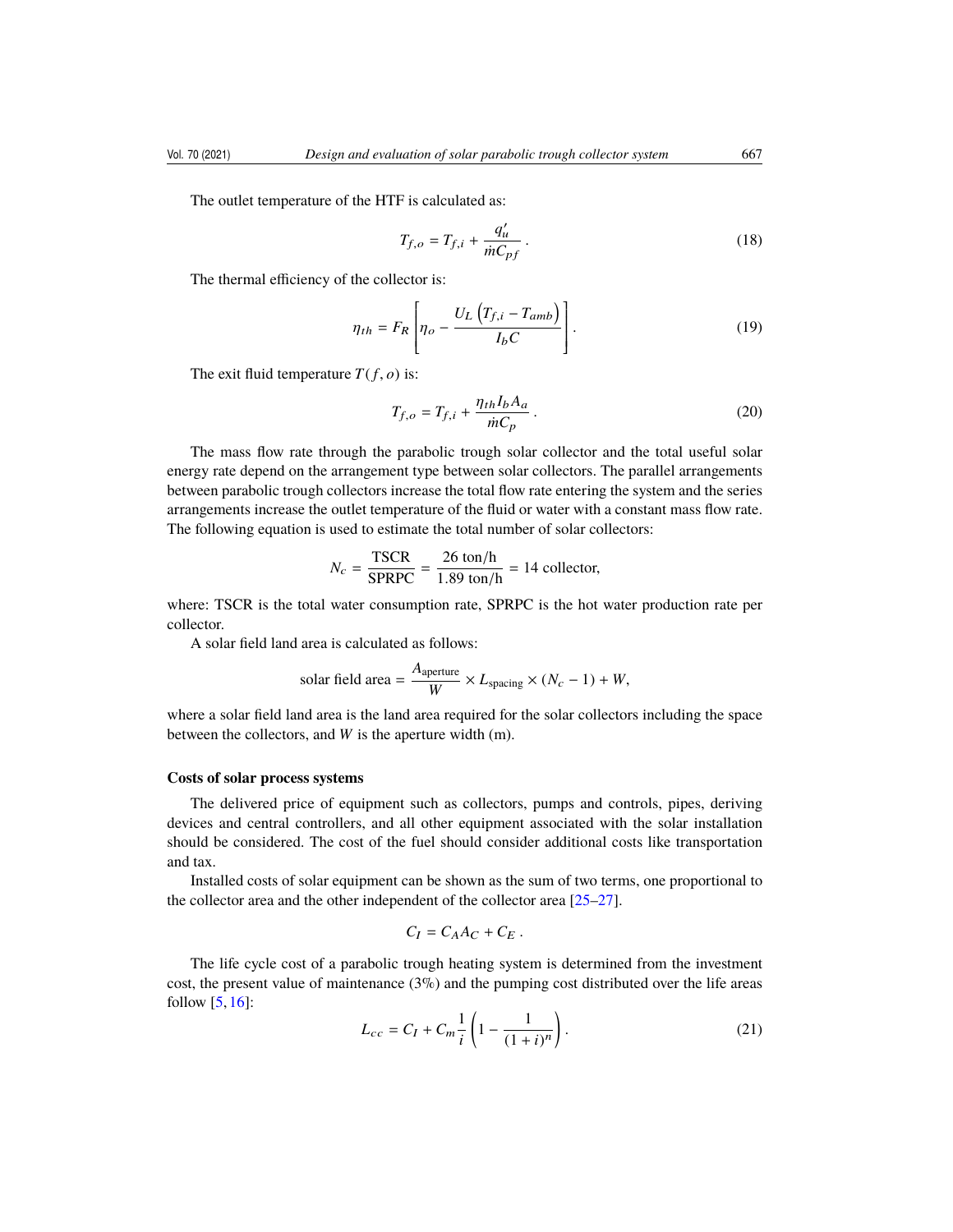| <b>Parameter</b>                          | <b>Units</b> | <b>Total</b> |
|-------------------------------------------|--------------|--------------|
| Interest rate $(\%)$                      | 7            | 7            |
| Inflation rate $(\%)$                     | 10.4         | 10.4         |
| Life time (year)                          | 25           | 25           |
| PTC direct capital cost $(\frac{1}{2})^2$ | 200          |              |
| Indirect cost $(\%)$                      | 25           | 572729.83    |
| Fuel cost $(\frac{5}{Kg})$                | 0.4577       |              |
| Pump (\$/piece)                           | 705.88       | 1411.76      |
| Fuel consumption (ton/annualy)            | 8500         |              |
| Flex.hos (\$/ton)                         | 400          | 53.7         |
| Elbow ( $\phi$ /piece) (16)               | 1.56         | 24.96        |
| Pipe $(\frac{5}{\tan})$ (85 m)            | 350          | 428.917      |

Table 3. Cost estimations for parabolic trough solar collector and oil

The life cycle saving of a solar PTC is the energy cost saved due to the replacement of conventional energy by solar energy.

Annual energy saving is:

$$
E_{\text{save}} = f_{\text{save}} \times h_r Q_a \, .
$$

The life cycle saving of energy is calculated by:

$$
L_{\text{save}} = P_e E_{\text{save}} \frac{1 + i_f}{1 - i_f} \left[ 1 - \left( \frac{1 + i_f}{1 + i} \right)^n \right]. \tag{22}
$$

The life cycle cost saving of the solar collector during its life time is calculated by:

$$
L_C = f_{\text{save}} \times m_f \times LHV \times h_r \times C_f.
$$

Payback period of the plant is calculated by:

$$
N_P = \frac{\ln\left[\frac{C_l i_f}{E_{\text{save}} C_{FI}} + 1\right]}{\ln\left(l \cdot i_f\right)}\tag{23}
$$

## **4. Result and discussion**

For the present study, the heat flux of a parabolic trough collector is evaluated. Annual solar radiation calculation results for beam diffuse and global radiation have been obtained using a MATLAB code, shown in Figure [6.](#page-12-0)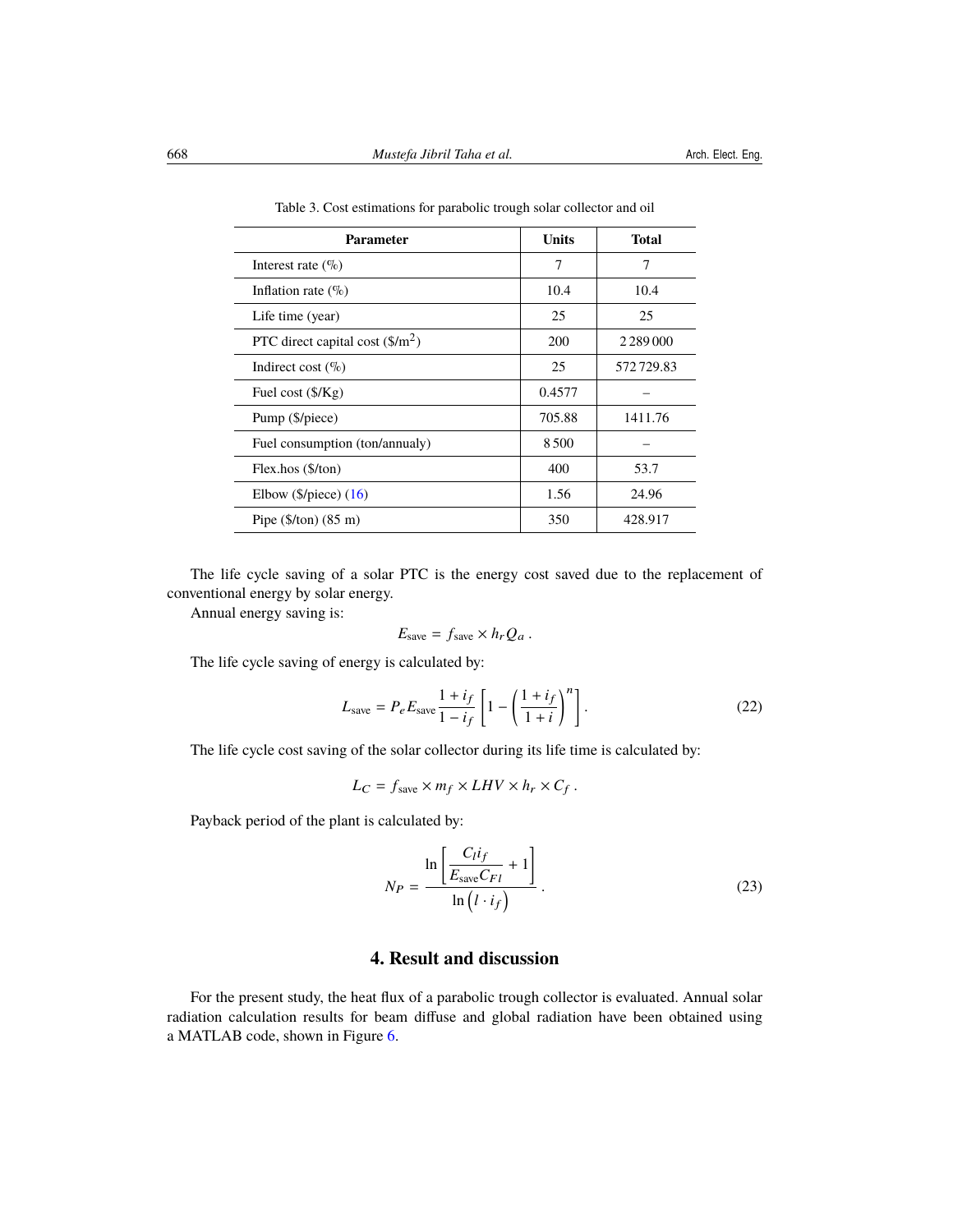<span id="page-12-0"></span>

Fig. 6. Estimated monthly average daily radiation on horizontal surfaces

As can be seen in the graph, the solar radiation reaches its maximum in March, the value is close to 16.63 MJ/m<sup>2</sup> and the minimum solar radiation occurs around 9.82 MJ/m<sup>2</sup> in August. The average direct normal radiation is  $13.97 \text{ MJ/m}^2$  throughout the year.

An analysis of the hourly solar beam radiations, HTF outlet temperature and the thermal efficiency for the given location was carried out and shown in Figure [7.](#page-12-1)

<span id="page-12-1"></span>

Fig. 7. Estimated hourly thermal efficiency and heat transfer fluid outlet temperature

The solar collector HTF outlet temperature increases gradually with time until reaching peak values. The outlet temperature of water also increases linearly in the range of 77.2 to 160.4°C.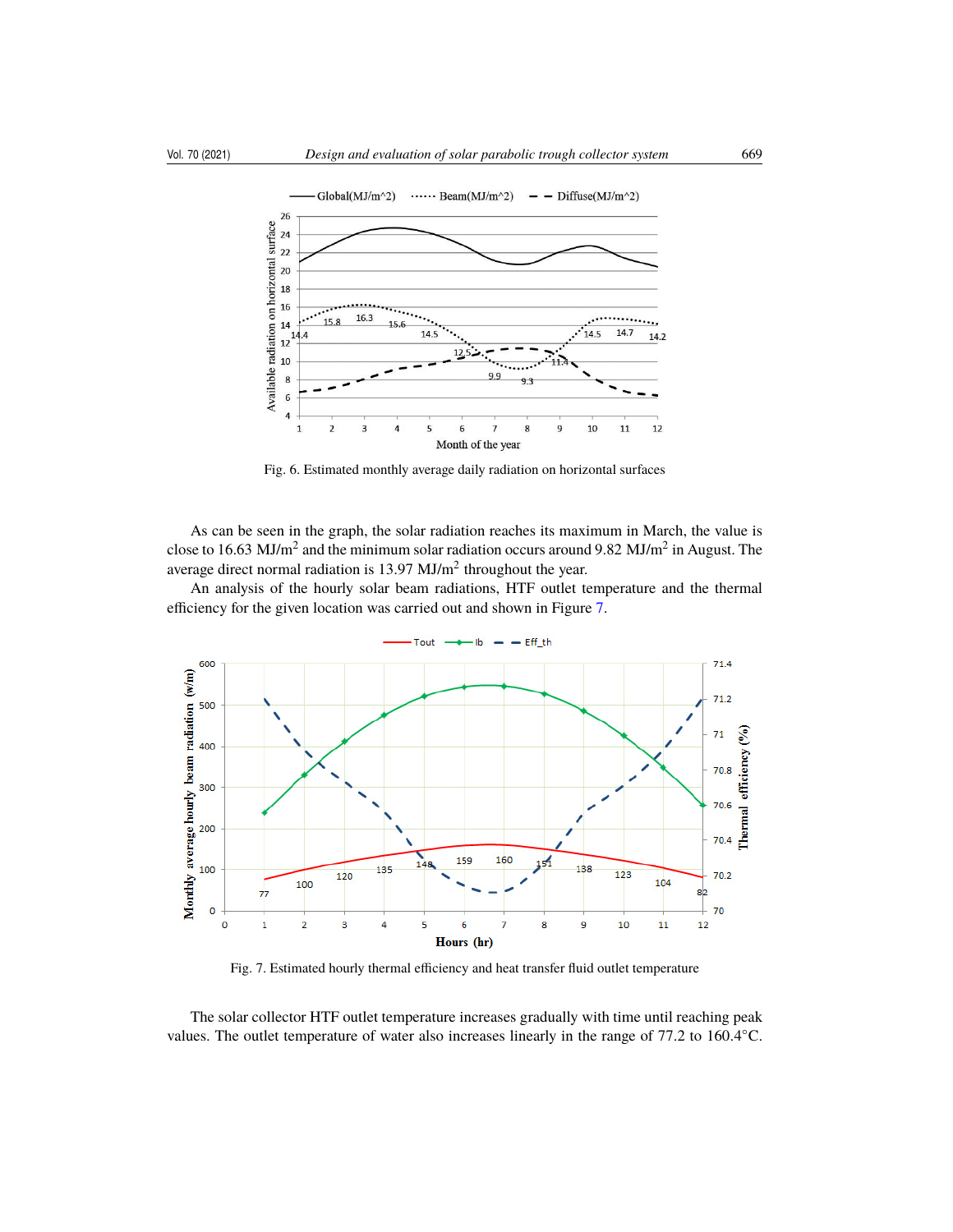70 20000 - Solar fraction(%) 65 Save energy(MJ) 17500 60 55 Solar fraction(%) 15000 50 energy 45 12500 40 Save 10000 35 30 7500  $25$  $20$ 5000  $\mathbf{1}$  $\overline{a}$ 5  $6\phantom{a}$  $\overline{7}$ 8 9 10 11  $12$ Þ 3

<span id="page-13-0"></span>The thermal efficiency of the solar collector decreases with time, which varies from 7:00 am to 1:00 pm, the corresponding value of the PTC thermal efficiency varies from 71.2 to 70.11%.

Fig. 8. A diagram of variation of solar fraction and saving of energy (MJ) with each month

Month of the year

As shown in Figure [8,](#page-13-0) the maximum and minimum value of the monthly average daily total solar fraction was observed to be 64.6% and 21.8% in February and August, respectively, while the maximum and minimum saved energy due to the PTC system integrated with the conventional oil boiler was recorded to be 20047.5 MJ/day and 6766.7 MJ/day for the same months.

Solar fraction is directly proportional to the solar field area but the average solar fraction of the system is satisfied in 37.86%.

The following table shows the final analysis results of solar parabolic trough collectors integrated with conventional oil boiler water heating systems.

| $CO2$ (Kg)<br>SO <sub>2</sub> (Kg)           | Annually produce<br>(before)<br>2.649E7<br>255E3 | Annually emission<br>(reduced)<br>3.29E6<br>31.678E3 | Emission reduction<br>(Kg/h)<br>2.77<br>0.7967 |
|----------------------------------------------|--------------------------------------------------|------------------------------------------------------|------------------------------------------------|
| $HFO$ (ton)<br>Energy (MWh)                  | Annually used<br>8.500<br>91 699.3               | Annually saved<br>1055.9<br>11391.4                  | Saved cost $(\$)$<br>483005                    |
| Solar energy unit price<br>$0.0088$ (\$/kWh) | Payback (year)<br>4.85                           | Solar fraction $(\% )$<br>37.86                      | Fuel saved (Kg/h)<br>26.6/coll                 |

Table 4. Summary of annually calculated result of solar parabolic trough collector integrated with conventional oil boiler water heating systems

As shown in Figure 9, the unit price and the life cycle cost of solar parabolic trough collector systems varies throughout the life cycle year.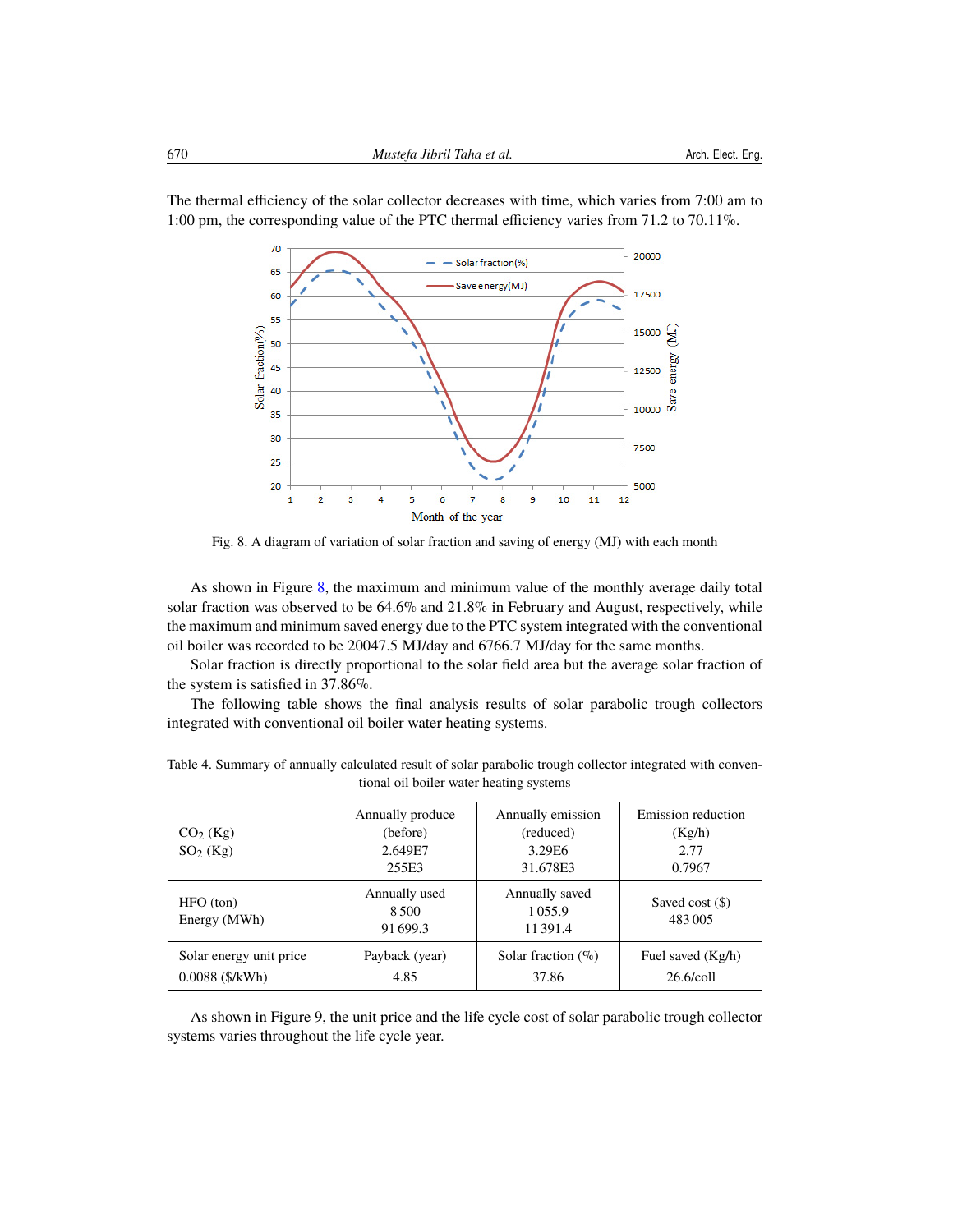

Fig. 9. Unit price of the system

According to Dejen [\[27\]](#page-16-5) studies in Addis Ababa Tikur Anbesa Hospital, the payback period of a Luz-2 solar collector (uses 47 collectors) is 7 years at the earliest, but the present result shows that the maximum payback period is 5 years with the same HTF outlet temperature and different location, which indicates that an ET150 solar PTC hot water generation system is more feasible.

## **5. Conclusions**

The design and evaluation of a solar parabolic trough collector system integrated with a conventional oil boiler have been done for hot water production for industrial application. The total cost of the proposed hot water generation system is estimated at \$2 863 649.17. This reduces heavy fuel oil consumption, operating cost, improves the working condition and addresses environmental problems. The technology implemented will create awareness among the workforce towards clean and renewable energy systems and also will lead to reduction in  $CO<sub>2</sub>$ , CO and  $SO<sub>2</sub>$ emissions due to decrease in overall fuel consumption throughout the year. It is observed that the maximum possible reduction in  $CO_2$  and  $SO_2$  emissions are 82.77 and 0.7967 kg/h, respectively. Hence, the result shows that a parabolic trough solar collector (ET150) is found to be more economical with a payback period of 5 years relative to conventional oil boilers. The result of this work shows that the solar fraction of a parabolic trough collector field accounts for 37.86% of the daily energy consumption and saves 1055.9 tons of heavy fuel oil each year, with annual cost saving reaching \$483.005.

#### **Acknowledgements**

I would like to express my gratitude to Prof. A. Venkata Ramayya (Ph.D) and Balewgize Amare Zeru (Asst. Prof.) for their support in this work. I would like to thank to the Kombolcha Textile Share Company utility head; Mr. A. Said for his assistance, encouragement and insightful comments. I would like to thank all the members and employees of the Mechanical Engineering Department at the Jimma Institute of Technology (JiT) and the Kombolcha Institute of Technology (KIoT). Finally; financial support from the ExiST project funded by KFW, Germany, towards publication cost is gratefully acknowledged.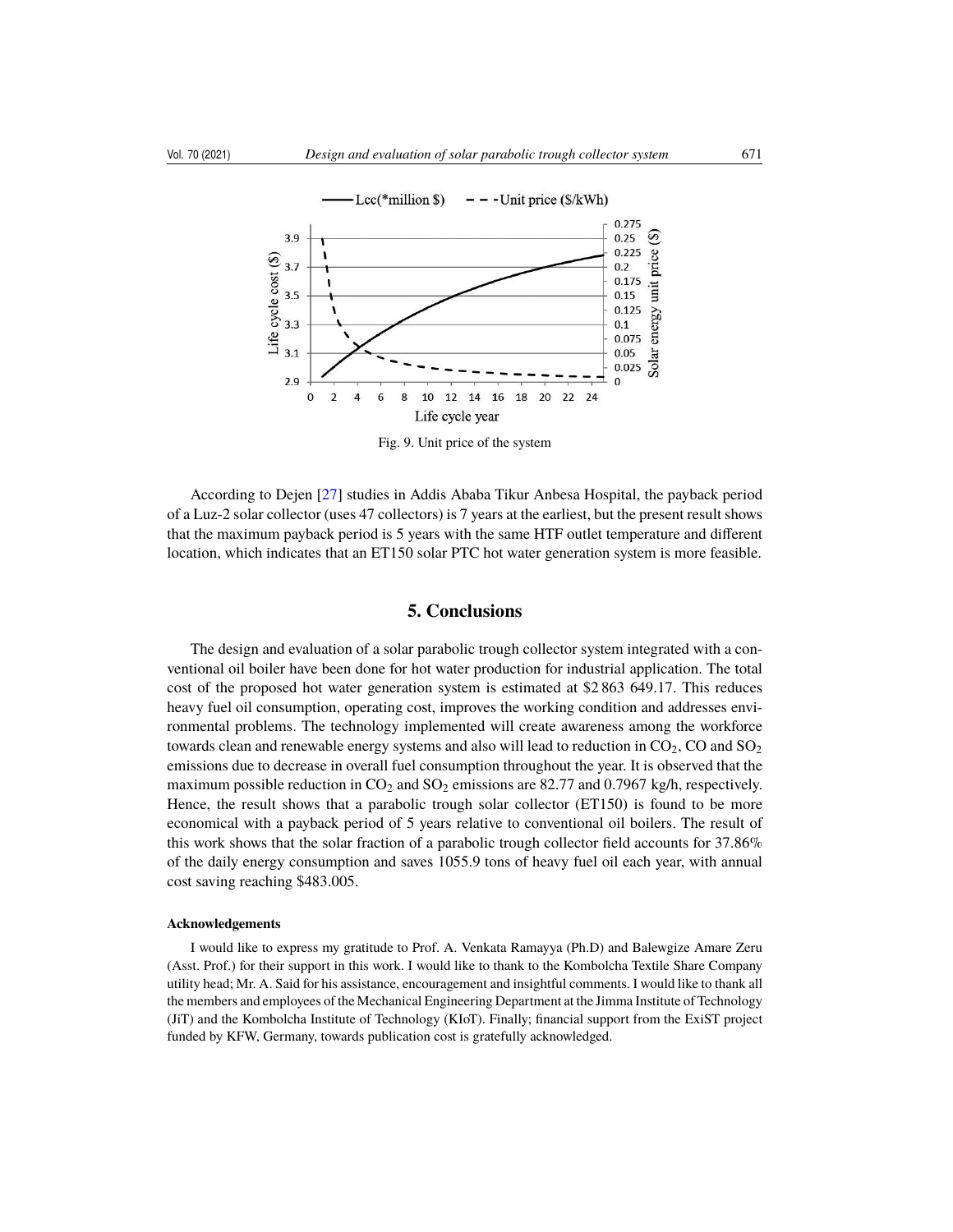#### <span id="page-15-0"></span>**References**

- <span id="page-15-1"></span>[1] Sharew Anteneh, *Solar Energy Assessment in Ethiopia: Modelling and Measurement*, Addis Ababa, Ethiopia, vol. 12, iss. 4, pp. 135–145 (2007).
- <span id="page-15-2"></span>[2] Mekuannint Mesfin, *Modelling, Simulation and Performance Evaluation of Parabolic Trough Solar Collector Power Generation System*, Addis Ababa University, vol. 12, iss. 4, pp. 65–75 (2009).
- [3] Robert A., *Parabolic Trough Solar Technology, Encyclopedia of Sustainability Science and Technology*, Meyers (ed.) (2012), DOI: 10.1007/978-1-4419-0851-3.
- <span id="page-15-3"></span>[4] Derese T. Nega, Getachew S. Tibba *et al*., *Software Development for Design, Simulation and Sizing of Parabolic Trough Solar Thermal Power Plant (EthioSolA)*, Proceedings of the IEEE (2015).
- <span id="page-15-4"></span>[5] Yahusa I., Rufai Y.A., Tanimu L., *Design Construction and Testing of Parabolic Solar Oven*, vol. 12, iss. 4 (2016), DOI: [10.4172/2168-9873.1000212.](https://doi.org/10.4172/2168-9873.1000212)
- <span id="page-15-5"></span>[6] Alhassan Salami Tijani, Ashraf M.S., Bin Roslan, *Simulation Analysis of Thermal Losses of Parabolic trough Solar Collector in Malaysia Using Computational Fluid Dynamics*, Procedia Technology 15, pp. 842–849 (2014).
- <span id="page-15-6"></span>[7] Caiyan Qin, Joong Bae Kim *et al*., *Comparative Analysis of Direct-Absorption Parabolic-Trough Solar Collectors Considering Concentric Nanofluid Segmentation*, vol. 44, iss. 5, pp. 4015–4025 (2020), DOI: [10.1002/Er.5165.](https://doi.org/10.1002/Er.5165)
- <span id="page-15-7"></span>[8] Zhiyong Wu, Shidong Li *et al*., *Three-dimensional numerical study of heat transfer characteristics of parabolic trough receiver*, Applied Energy, vol. 113, pp. 902–911 (2014).
- <span id="page-15-8"></span>[9] Hachicha A.A., Rodríguez I., Capdevila R., Oliva A., *Heat transfer analysis and numerical simulation of a parabolic trough solar collector*, Applied Energy, vol. 111, pp. 581–592 (2013).
- <span id="page-15-9"></span>[10] Bellos E., Tzivanidis C., Antonopoulos K.A., *A Detailed Working Fluid Investigation for Solar Parabolic Trough Collectors*, Applied Thermal Engineering, vol. 114, pp. 374–386 (2017).
- <span id="page-15-10"></span>[11] Badreddine El Ghazzani, Diego Martinez Plaza *et al*., *Thermal Plant Based on Parabolic Trough Collectors for Industrial Process Heat Generation in Morocco*, Renewable Energy, vol. 113, pp. 1261–1275 (2017).
- <span id="page-15-11"></span>[12] Dagim Kebede, *Design and analysis of solar thermal system for hot water supply to Minilk hospital new building*, Addis Ababa University, vol. 8, iss. 1, pp. 5–14 (2016).
- <span id="page-15-12"></span>[13] Environmental and Energy Study Institute (EESI), *Solar Thermal Energy for Industrial Uses* (2011).
- <span id="page-15-13"></span>[14] El Jai M-C., Chalqi F-Z., *A Modified Model for Parabolic Trough Solar Receiver*, American Journal of Engineering Research (AJER), e-ISSN: 2320-0847 p ISSN: 2320-0936, vol. 2, iss. 5, pp. 200–211 (2019).
- <span id="page-15-14"></span>[15] Mutlak F.A.A., Baha T. Chiad, Naseer K. Kasim, *Design and Fabrication of Parabolic Trough Solar Collector for Thermal Energy Applications*, Republic of Iraq Ministry of Higher Education and Scientific Research University of Baghdad College of Science, vol. 2, iss. 1, pp. 165–175 (2011).
- <span id="page-15-15"></span>[16] [https://www.nationsonline.org/oneworld/map/google\\_map\\_ethiopia.htm,](https://www.nationsonline.org/oneworld/map/google_map_ethiopia.htm) accessed 20/11/2018.
- <span id="page-15-17"></span>[17] Michael Geyer, Eckhard Lüpfert *et al*., *EUROTROUGH Parabolic Trough Collector Developed for Cost Efficient Solar Power Generation*, <https://www.researchgate.net/publication/282858870> (2015).
- <span id="page-15-16"></span>[18] Michael Geyer, Eckhard Lupfert *et al*., *EUROTROUGH Parabolic Trough Collector Developed for Cost Efficient Solar Power Generation*, 11th SolarPACES International Symposium on Concentrated Solar Power and Chemical Energy Technologies (2002).
- <span id="page-15-18"></span>[19] Lourdes A. Barcia, Rogelio Peon Menendez *et al*., *Dynamic Modelling of the Solar Field in Parabolic Trough Solar Power Plants*, Energies Published; eISSN 1996-1073, vol. 8, no. 12, pp. 13361–13377 (2015).